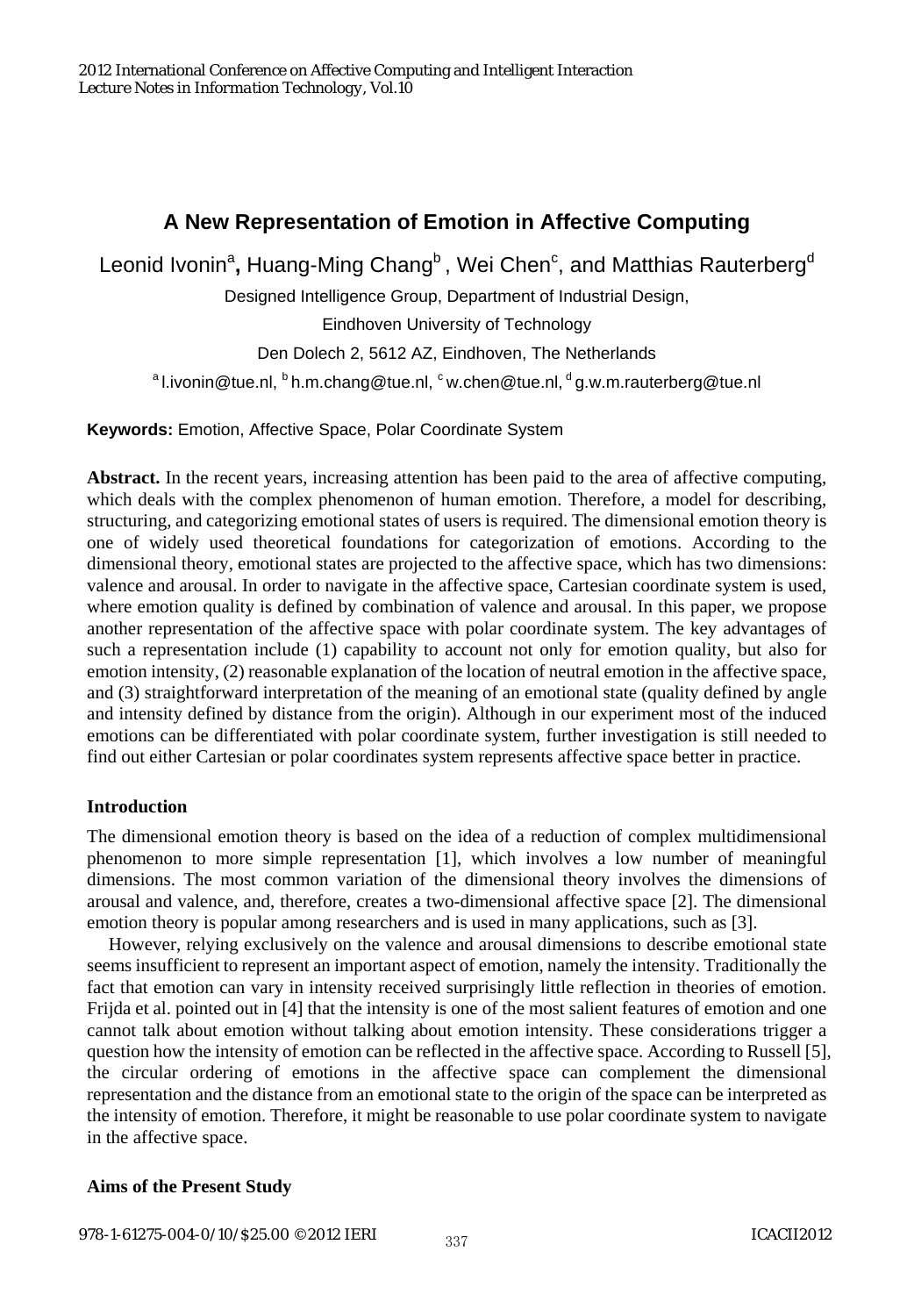Although polar coordinate system was already applied earlier [6], the majority of researches preferred to use Cartesian coordinate system to determine the positions of emotions within the affective space. The horizontal axis  $(X)$  was commonly used to represent valence and the vertical one  $(Y)$  was used for arousal. The intersection of the axes was considered to be the point of origin and represent a kind of neutral emotional state. However, such an approach is questionable for several reasons. First, it does not offer a convenient way to account for emotion intensity. Second, according to the dimensional theory the origin represents the neutral emotional state. However, based on the experimental data from the previous research [7], the neutral emotional state is not precisely located in the origin of the affective space. These observations challenge the statement that the origin represents neutral state. Moreover, they question where in the affective space the origin should be located and what the meaning of the neutral emotional state is. In our study, we investigate whether an introduction of a new way to represent the affective space might solve the issues mentioned above.

### **Approach**

There are two widely used coordinate systems for two-dimensional spaces: Cartesian and polar. Each of them allows an unambiguous identification of a point in 2D space, but there are tasks, which can be easier solved in Cartesian coordinates system than in polar, and vice versa. A good example of such a task is the equation of a circle centered at the origin that is more simple and elegant in polar rather than in Cartesian coordinate system.

Our hypothesis, which we want to put forward in the present paper, is that although the affective space is usually described with Cartesian coordinate system, it might be more appropriate and advantageous to navigate the affective space with polar coordinate system. To the best of our knowledge it was first proposed by Russell [5] that emotional states in the affective space can be distinguished with angle in polar coordinate system. Moreover, he suggested that neutral emotional states would fall near the origin of the affective space, while the states with strong intensity would be located further from the origin. Therefore, the distance between the origin and an affective state is interpreted as emotion intensity. Similar ideas can be found in the work of Reisenzein [8], who argued that dimensional theory should account for emotion quality and emotion intensity because otherwise a theory cannot be regarded as an adequate theory of the structure of emotional experience. Reisenzein used Cartesian coordinate system and proposed that emotion quality is defined by the proportion of valence and arousal and emotion intensity is defined by absolute values of valence and arousal [8]. In polar coordinate system this would mean that quality of emotion is defined by angle, and emotion intensity is defined by radius.



**Fig. 1** Representations of the affective space: Cartesian (a), polar (b), and modified polar coordinate systems (c). A dot in the affective space corresponds to a particular emotional state.

However, there is a difficulty associated with the representation of the emotional states in polar coordinate system, which is determined by the fact that rules of linear statistics do not apply for circular data. Consider the following two angles as an example: 2º and 358º. If we operate in a linear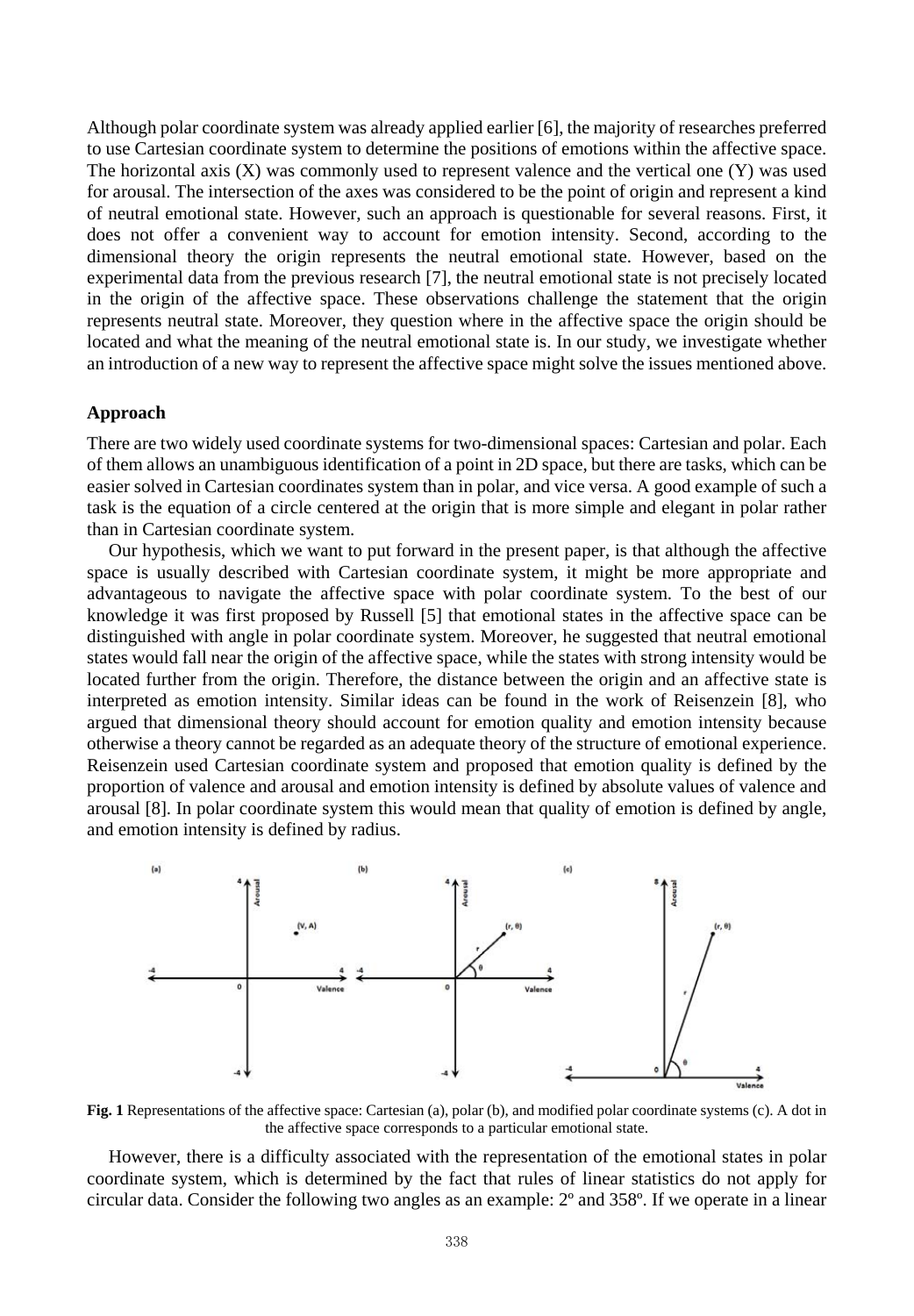space, then calculating the mean of these angles would result in an angle of 180º. However, it is obvious that the result is wrong and the correct mean angle is 0º. This example illustrates the fundamental difference between linear and circular statistics [9]. Unfortunately, only few statistical software packages support analysis of circular data, and it might be an obstacle for adopting the representation of the affective space with polar coordinate system. Furthermore, in polar coordinate system we faced the problem of interpretation of the emotional states that are located close to the origin of the coordinate system. It was unclear what quality (defined by angle) of emotion with zero intensity (defined by distance) is, because in polar coordinate system a point with zero distance from the origin can have arbitrary angle.

Taking the above-mentioned issues into account, we transformed the dimension of arousal by adding 4 to the original values. The modified coordinate system has now the origin located at the (-4) end of the old dimension of arousal (as shown on Figure 1(c)). The obvious benefit of this modification is that it avoids the difficulty with the statistical analysis of circular data, because in modified polar coordinate system angle can vary only between 0º and 180º, and, for this reason, linear statistics can be used. Moreover, the representation of the affective space with modified polar coordinate system solves the problem of interpretation of emotional states with zero intensity, because they can be assumed to have quality (defined by angle) of 'neutral' emotion. The validity of the modified polar system needs an investigation. In order to address the questions highlighted above we designed an experiment with the data from International Affective Picture System (IAPS) [10]. The results will be mapped into the affective space as shown on Figure 1 (a, c) and the representations will be evaluated with the aim to identify which of them is supported by empirical data as the most suitable representation of emotion.

## **Experiment**

According to the previous study that applied IAPS [10], the stimuli in these databases are generally clustered into four categories: Positive-Arousing, Positive-Relaxing, Neutral, and Negative. IAPS contains sufficient amount of visual stimuli, including 1194 pictures. For our experiment we selected six stimuli for each category (24 pictures in total) from the original pool of stimuli that are contained in this database. Our study followed the method used by IAPS, utilizing the Self-Assessment Manikin (SAM) [11] as a measuring tool for participants to consciously report their emotion. SAM captures two dimensions of an emotional state: valence and arousal. The selected stimuli were presented to participants on a computer screen and their self-assessment ratings for every stimulus were collected via a web-based interface.

For our experiment, 37 healthy participants, including 17 males and 20 females, were recruited with payment of 9 euros. The participants had diverse nationalities: 17 from Asia, nine from Europe, eight from Middle East, and three from South America. Participants in this study had a mean age of 26 years and nine months, ranging from 18 to 50 years (one under 20 years old, two above 40 years old).

| <b>Table 1.</b> An overview of the stimuli used in the experiment, including five categories: Positive-Arousing (PA), |
|-----------------------------------------------------------------------------------------------------------------------|
| Positive-Relaxing (PR), Neutral (NT), and Negative (NG).                                                              |

| Category  | Stimuli (Code Number)                                                                              |
|-----------|----------------------------------------------------------------------------------------------------|
| <b>PA</b> | Erotic (4652), Erotic (4668), Cupcakes (7405), Sailing (8080), Bungee (8179), RollerCoaster (8490) |
| PR        | Butterfly (1605), Rabit (1610), Baby (2060), NeutBaby (2260), Nature (5760), Clouds (5891)         |
| NT        | Mushroom (5530), RollinPin (7000), HairDrier (7050), Book (7090), Lamp (7175), Cabinet (7705)      |
| NG        | BurnVictim (3053), BabyTumor (3170), AimedGun (6230), Attack (6350), Vomit (9321), Dead (9412)     |
|           |                                                                                                    |

The experiment was set up with a web-based system for presentation of stimuli and the experimental data were stored in a database for further analysis. The experiment followed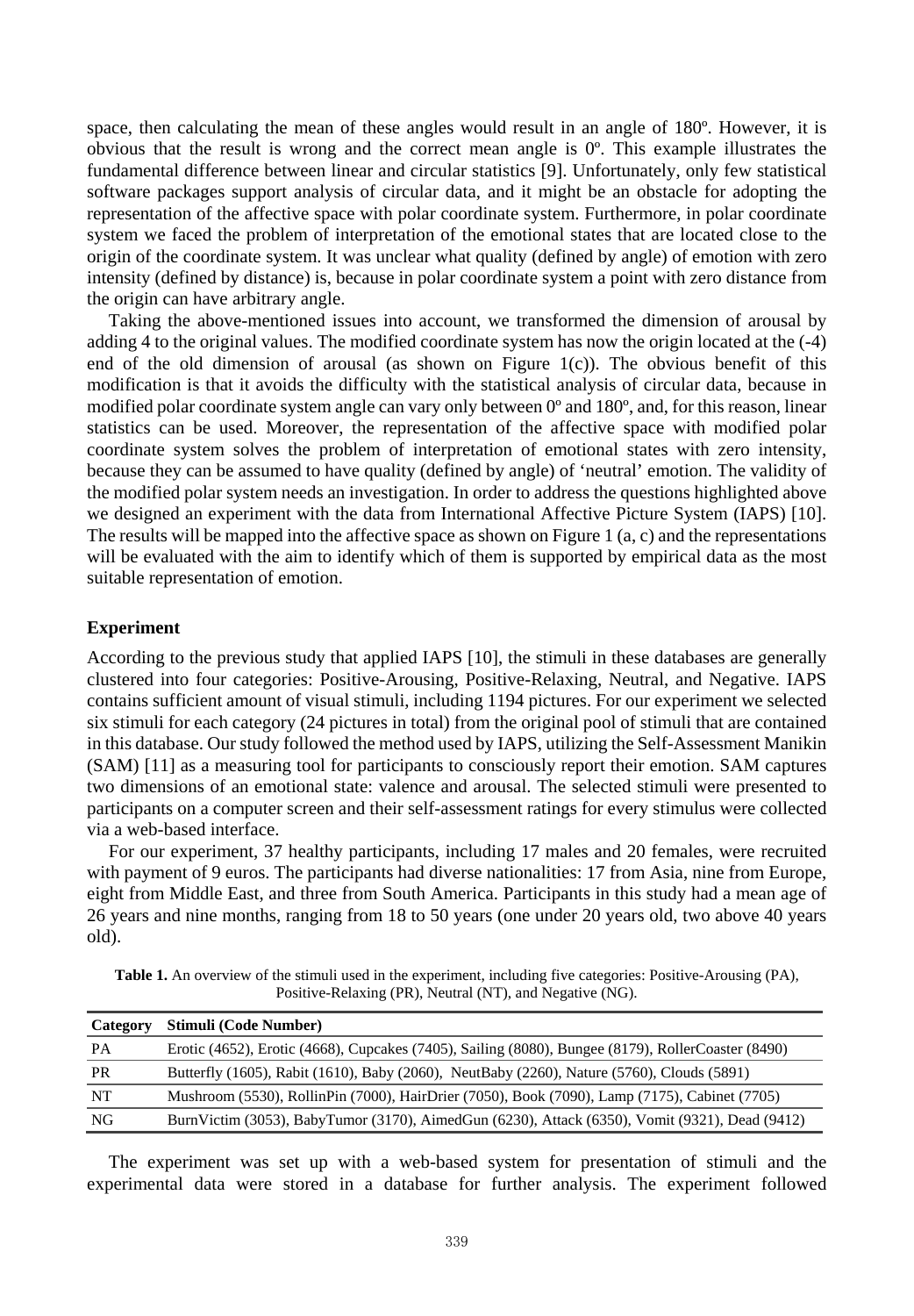within-subjects design. Every participant went through the same set of stimuli (see Table 1). Before the start of the experiment, each participant completed a tutorial to get familiar with the controls and the interface. Once the experiment session began, the screen started to display pictures one at a time in a random order. Each picture was exposed to a participant for six seconds. Then the interface paused for five seconds. The SAM scaled were shown after the pause. Participants had unlimited time to report their emotional feelings. Another 5-second pause appeared after the self-report, which was meant to let participants calm down and recover from the previously induced emotion. Then the next picture was shown. All of the 37 participants ran through the whole procedure individually.

# **Results**

Multivariate analysis of variance for repeated measurements, which we conducted with two coordinate systems, demonstrated that there is a significant main effect of the category of stimuli on the self-assessment ratings provided by participants (Cartesian:  $F(6,31) = 98.742$ , p<0.001; modified polar:  $F(6,31) = 105.595$ , p<0.001). Moreover, inference tests of within-subject contrasts among all of the four categories were performed in two coordinate systems using univariate analysis of variance. The mean values of the self-assessment ratings for every category are plotted in the affective space with both Cartesian and modified polar coordinate systems at Figure 2.

**Table 2.** Inferential statistics of the self-assesment ratings in the affective space using catesian and modified polar coordinate systems for every category (Positive-Relaxing (PR), Positive-Arousing (PA), Neutral (NT), and Negative  $(NG)$ ) is shown.  $\Delta M$  indicates the difference in the mean values of two categories (category 1 (C1) minuses category 2 (C2)); p value shows the results of the tests of within-subject contrasts on ratings among each category in two different representations (Cartesian and modified polar).

| <b>Attributes Cartesian</b> |           |                                      |                                        |                                         |                 | <b>Modified polar</b>                 |                                       |                                       |
|-----------------------------|-----------|--------------------------------------|----------------------------------------|-----------------------------------------|-----------------|---------------------------------------|---------------------------------------|---------------------------------------|
|                             | C1        | $C2$ PA                              | NT                                     | NG                                      |                 | PA                                    | <b>NT</b>                             | NG                                    |
| Valence                     | <b>PR</b> | $\Delta M = 0.77$<br>$p<0.001$ ***   | $\triangle M=1.648$<br>$p<0.001$ ***   | $\triangle M = 5.045$<br>$p<0.001$ ***  | <b>Distance</b> | $\Delta M = -1.548$<br>p<0.001 ***    | $\triangle M=0.635$<br>$p=0.016*$     | $\Delta M = -2.266$<br>$p<0.001$ ***  |
|                             | PA        |                                      | $\triangle M=0.878$<br>$p<0.001$ ***   | $\Delta M = 4.275$<br>p<0.001 ***       |                 |                                       | $\triangle M=2.183$<br>$p<0.001$ ***  | $\Delta M = -0.718$<br>$p=0.001$ ***  |
|                             | <b>NT</b> |                                      |                                        | $\Delta M = 3.397$<br>p<0.001 ***       |                 |                                       |                                       | $\Delta M = -2.901$<br>$p<0.001$ ***  |
| Arousal                     | <b>PR</b> | $\Delta M = -2.356$<br>$p<0.001$ *** | $\triangle M = 0.262$<br>$p=0.381$     | $\triangle M = -2.744$<br>$p<0.001$ *** | Ingle           | $\Delta M = -24.923$<br>$p<0.001$ *** | $\Delta M = -29.493$<br>$p<0.001$ *** | $\Delta M = -67.376$<br>$p<0.001$ *** |
|                             | PA        |                                      | $\triangle M = 2.094$<br>$p<0.001$ *** | $\Delta M = -0.388$<br>$p=0.103$        |                 |                                       | $\Delta M = -4.57$<br>$p=0.154$       | $\Delta M = -42.453$<br>p<0.001 ***   |
|                             | NT        |                                      |                                        | $\Delta M = -2.482$<br>$p<0.001$ ***    |                 |                                       |                                       | $\Delta M = -37.883$<br>p<0.001 ***   |

(\* represents p value  $< 0.05$ , which shows significance; \*\* represents p value  $<= 0.01$ , which shows high significance; \*\*\* represents p value  $\leq 0.001$ , which shows very high significance.)

According to the experimental data presented in Table 2, most of the categories of stimuli can be differentiated by the valence ratings using Cartesian coordinate system. Only the arousal ratings of Positive-Relaxing and Neutral as well as of Positive-Arousing and Negative categories are not significantly different in Cartesian coordinate system. In modified polar coordinate system the angles of Positive-Arousing and Neutral categories were not significantly different. Other categories could be distinguished by angle in modified polar coordinate system. The distance from the origin in modified polar coordinate system successfully allowed differentiation between all the categories.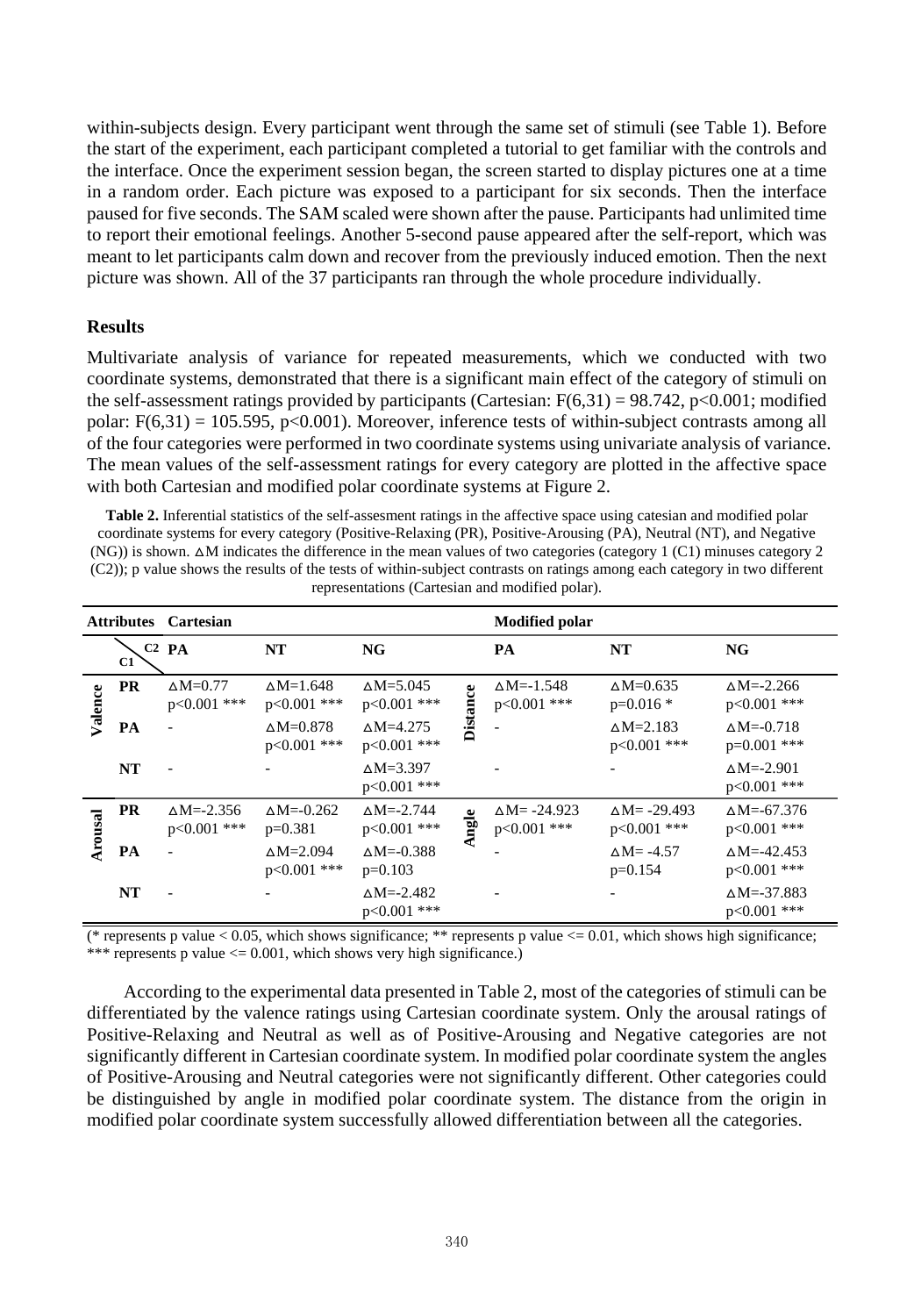

**Fig. 2.** Four categories (Positive-Relaxing (PR), Positive-Arousing (PA), Neutral (NT), and Negative (NG)) of the stimuli are plotted in the affective space with Cartesian (a) and modified polar (b) coordinate systems.

### **Discussion**

Based on the analysis of the data presented in Cartesian coordinate system, the differences between the four categories of stimuli are significant and their positions in the affective space are consistent with the previous research [10, 11]. Therefore, a conclusion can be drawn that the experimental materials and design are valid. In order to answer the research questions, we compared the representations of the affective space with Cartesian and polar coordinate systems. As it can be seen from Table 2, modified polar coordinate system has one non-significant effect among all categories, whereas Cartesian coordinate system has two. Although this data implies that modified polar coordinate system better describes the affective space, this advantage is not as clear as we expected. Nevertheless, the representation of the affective space with polar coordinate system (modified or non-modified) provides an additional benefit of the capability to define emotion quality and emotion intensity in a straightforward manner. However, in the previous sections a modified configuration of polar coordinate system with the transformed dimension of arousal was introduced for the following reasons.

First, we encountered the above-mentioned problem of arbitrary values of an angle that corresponds to emotional states with zero intensity. For instance, it is unclear what emotion quality should have emotion with zero intensity. Should it have quality of the corresponding emotion or neutral quality? If the first assumption is correct, then it is necessary to know the angle, which defines the emotion quality; however, the angle cannot be computed, because the emotional state is located in the origin. On the other hand, if the second assumption is correct, there is a contradiction between locations of the neutral emotional state (see Figure 2(a)) and the emotional states with zero intensity. According to the empirical data, neutral emotions are not located in the origin of the affective space and have certain emotion quality and intensity. For this reason it is not very plausible to treat emotional states with zero intensity as 'neutral' emotion.

Second, intuitive considerations seem to challenge the concept of negative arousal. Indeed, it seem to be plausible that there are emotional states with high, medium or low arousal and theoretically with zero arousal as well, but it is not clear how arousal can be negative and what is the meaning of negative arousal. Moreover, the literature in this field also suggests that arousal does not have negative values [12]. Therefore, from our point of view, the configuration of the affective space should only contain non-negative values of arousal.

Analysis of the experimental data presented in modified polar coordinate systems revealed that all four categories of stimuli, except the pair of Positive-Arousing and Neutral, can be distinguished one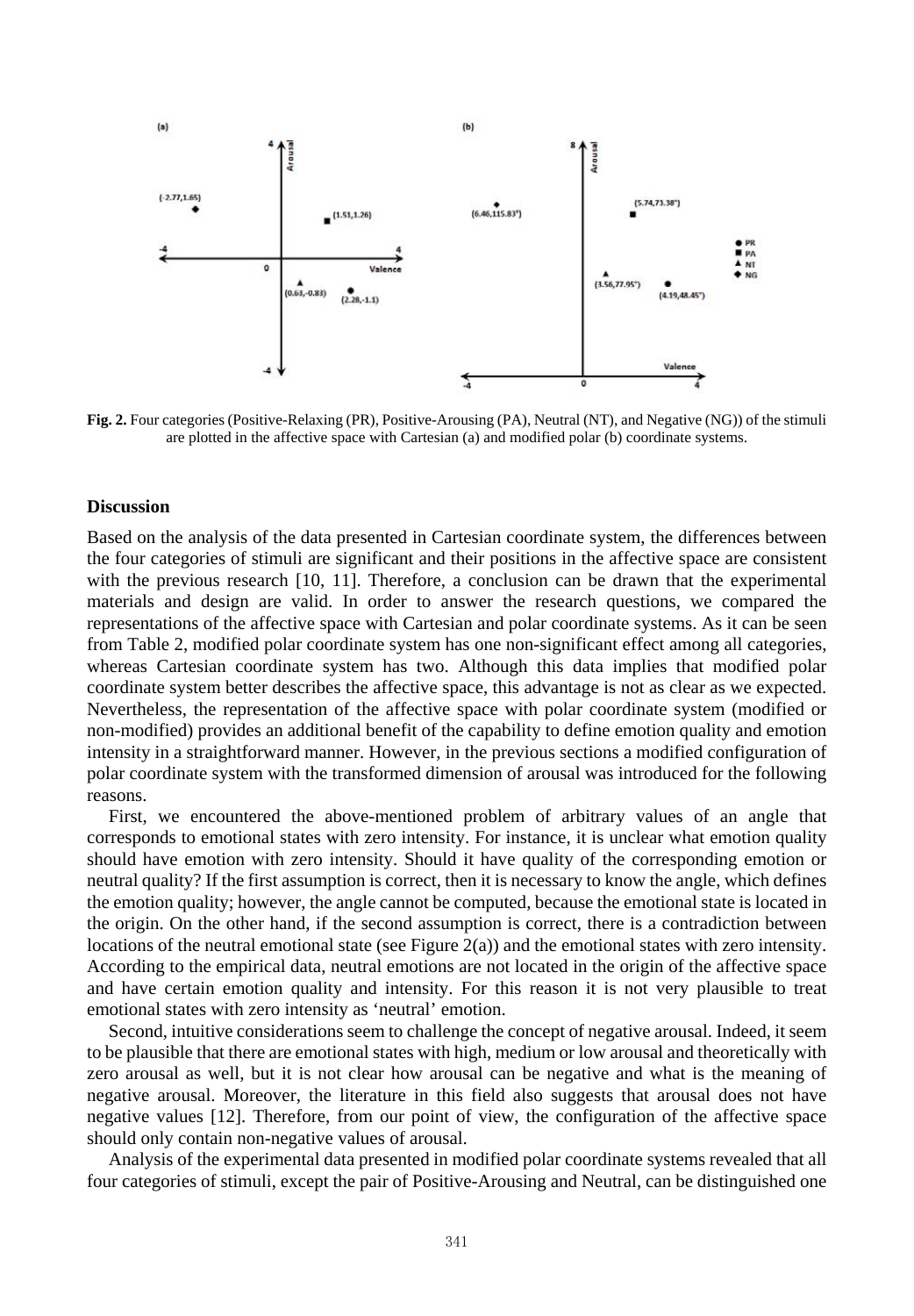from another by angle. It is not clear why these two categories have the same emotion quality and this question should be further investigated. Overall, the modified polar coordinate system enabled us to distinguish every category of stimuli by angle and thus justified the usefulness of the idea to transform the dimension of arousal.

# **Conclusion**

Affective computing applications require a model for structuring and categorization of emotional states. As it was discussed above, the dimensional emotion theory is so far one of the most widely used theoretical foundations for description of emotion. In the dimensional theory emotional states are mapped to the affective space, which has the two dimensions of valence and arousal, using Cartesian coordinate system. According to our experimental data, polar coordinate system is also capable of representing the affective space and, in fact, is more suitable for this purpose than Cartesian coordinate system, because emotion quality and emotion intensity can be naturally expressed with angle and distance from the origin. However, in order to have meaningful and convenient for statistical analysis representation of emotion quality and emotion intensity, the origin of polar coordinate system should be redefined via the dimension of arousal with only non-negative values. Despite of the first promising results it is still unclear whether modified polar coordinate system is superior to Cartesian coordinate system, and, therefore, further research with larger sets of emotional stimuli is required to validate it.

**Acknowledgments** This work was supported by the Erasmus Mundus Joint Doctorate (EMJD) in Interactive and Cognitive Environments (ICE), which is funded by Erasmus Mundus of the European Commission under EMJD ICE FPA n 2010-2012.

# **References**

- [1] Rauterberg, M.: Emotions: The Voice of The Unconscious. Entertainment Computing ICEC 2010. pp. 205–215 (2010).
- [2] Lang, P.J.: Cognition in emotion: Concept and action. In: Izard, C.E., Kagan, J., and Zajonc, R. (eds.) Emotions cognition and behavior. pp. 192-226. Cambridge University Press, New York (1984).
- [3] Mandryk, R., Atkins, M.: A fuzzy physiological approach for continuously modeling emotion during interaction with play technologies. International Journal of Human-Computer Studies. 65, 329-347 (2007).
- [4] Frijda, N.H., Ortony, A., Sonnemans, J., Clore, G.L.: The Complexity of Intensity: Issues Concerning the Structure of Emotion Intensity. Emotion. 13, 60-89 (1992).
- [5] Russell, J.A.: A circumplex model of affect. Journal of Personality and Social Psychology. 39, 1161-1178 (1980).
- [6] Rafaeli, E., Revelle, W.: A premature consensus: are happiness and sadness truly opposite affects? Motivation and Emotion. 30, 1-12 (2006).
- [7] Chang, H.-M., Ivonin, L., Chen, W., Rauterberg, M.: Multimodal Symbolism in Affective Computing: People, Emotions, and Archetypal Contents. Informatik-Spektrum. In press.
- [8] Reisenzein, R.: Pleasure-arousal theory and the intensity of emotions. Journal of Personality and Social Psychology. 67, 525-539 (1994).
- [9] Fisher, N.I.: Statistical Analysis of Circular Data. Cambridge University Press (1996).